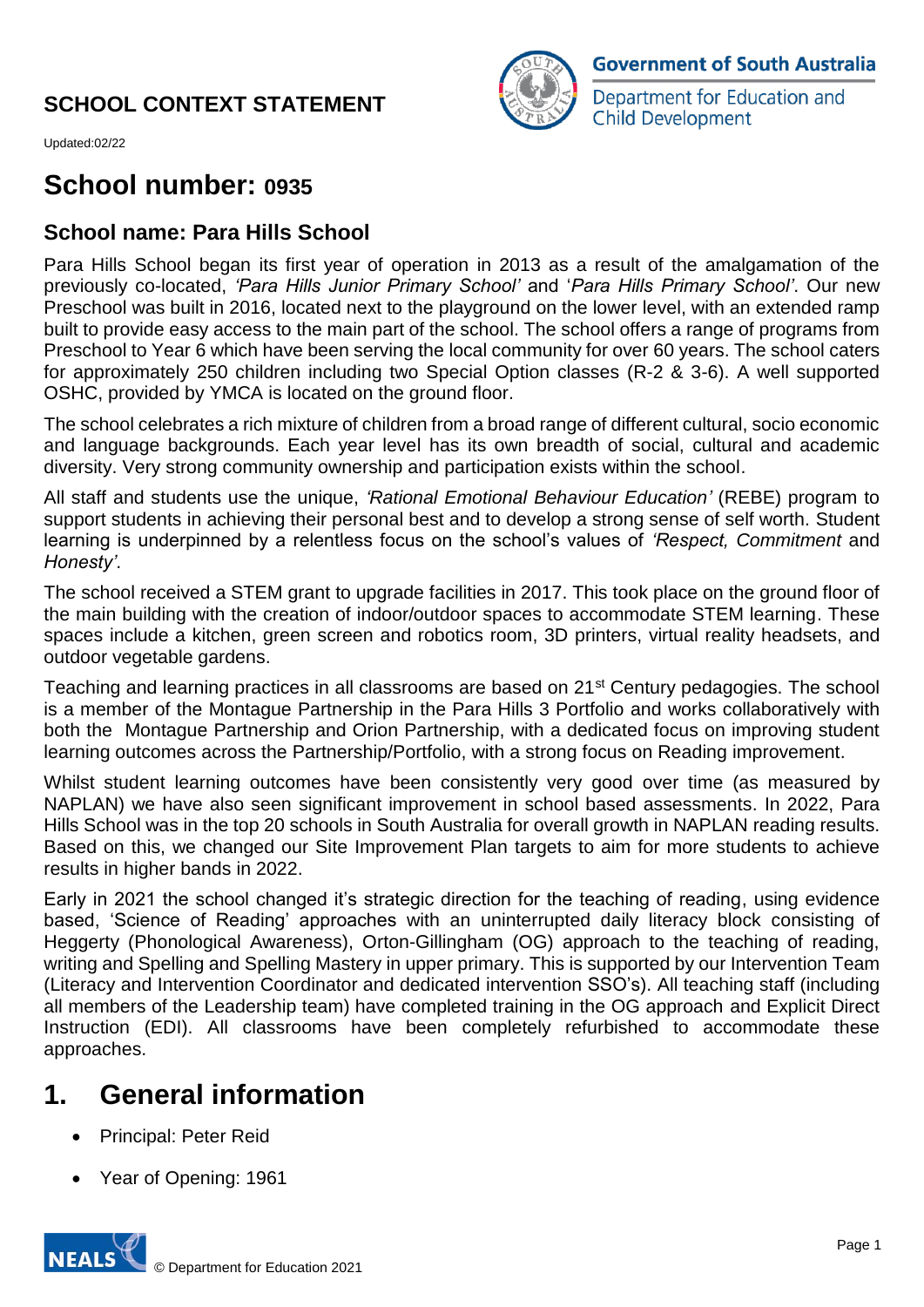- Postal Address: PO Box 240 Para Hills SA 5096
- Location Address: 2 Frances Ave Para Hills SA 5096
- DfE Partnership: Montague, Northern Adelaide
- Geographical location: Road distance from GPO (km): 16
- Telephone number: (08) 8264 2033
- Fax Number: (08) 8396 1934
- School website address: http://www.parahillsschool.sa.edu.au
- School e-mail address: dl.0935.info@schools.sa.edu.au
- Out of School Hours Care (OSHC) service: Available onsite, located within the main building, operated by YMCA
- February FTE student enrolment:

|        |                        | 2017 | 2018 | 2019 | 2020 | 2021 |
|--------|------------------------|------|------|------|------|------|
|        | <b>Special Options</b> | 20   | 20   | 20   | 20   | 19   |
|        | Reception              | 40   | 35   | 36   | 32   | 33   |
|        | Year 1                 | 30   | 36   | 35   | 36   | 33   |
|        | Year 2                 | 27   | 30   | 41   | 32   | 30   |
|        | Year <sub>3</sub>      | 32   | 26   | 29   | 39   | 34   |
|        | Year 4                 | 35   | 27   | 26   | 32   | 35   |
|        | Year 5                 | 22   | 29   | 30   | 24   | 31   |
|        | Year <sub>6</sub>      | 26   | 18   | 29   | 28   | 20   |
|        | Year 7                 | 31   | 26   | 22   | 26   | 24   |
| TOTALS |                        | 262  | 247  | 258  | 266  | 259  |
|        |                        |      |      |      |      |      |

School Card Percentage: 41.5% EALD Enrolment: 32% Aboriginal Enrolment: 9%

Student enrolment trends: Enrolment levels have been steady over the past 3 years.

Preschool enrolments have reached the 2022 cap of 40.

Staffing numbers (as at February 2022 census):

Leadership FTE 3.4 (4 leaders) Teachers FTE 19 *Aboriginal Education Teacher (AET) 0.2 (1 day per week) Aboriginal Community Education Officer (ACEO) 2 days per week GSE 14hrs per week SSO - 12 Permanent (Curriculum and Administration) SSO - 2 Contract (Curriculum) Pastoral Care worker: 2 days per week*

Public transport access: Bus Services are available from the north, south and northeast areas of Adelaide.

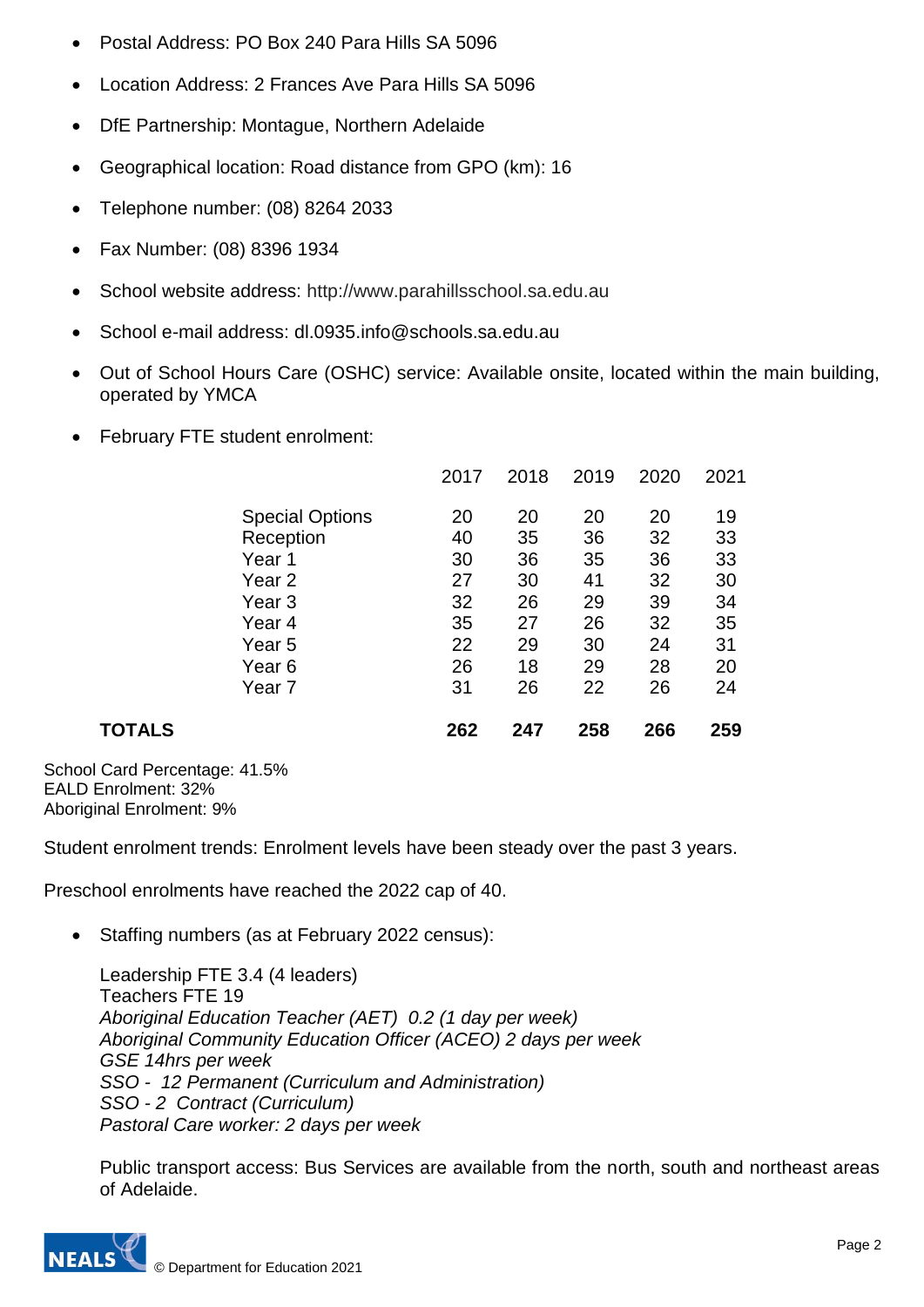# **2. Students (and their welfare)**

### **General characteristics:**

There are currently 10 Mainstream classes and 2 Special Options Classes (R-2 & 3-6) A total enrolment in mainstream Years  $R - 6$  of 220 students grouped in 10 classes. Two Special Classes, R-2 (8 students) and Yr 3-6 (12 students) are also located on site. The local community is made up predominantly of English speaking families although there are many families with other cultural backgrounds. The main language group is Dari with other main groups being Arabic, Kurdish, Malayalam, Hazaraghi and Mandarin. NESB students represent 33%. 20 Aboriginal students are currently enrolled.

### **Student Well-being programs:**

Our school has three values: *Respect, Commitment, and Honesty*. These underpin all learning and are continually referred to and focused on across the curriculum to support student learning. Rational Emotional Behaviour Education (REBE): This program is unique to our school and aims to improve mental health outcomes for students by actively teaching them about their behaviour and behaviour choices. All teachers have ongoing training to improve their competency in this program.Our philosophy in this area is… '*to educate, not punish.'*

The, *'Keeping Safe:Child Protection Curriculum'* is explicitly taught throughout the year.

### **Student Support offered:**

Students experiencing learning difficulties receive additional support through programs operated by SSOs and coordinated by our Literacy/Intervention Leader. We offer a specialised reading and literacy intervention program consisting of a Leader and 2 SSO's. This team run several programs with students from Reception to Year 6 (including MiniLit, MacqLit, Orton-Gillingham (OG) approach to synthetic phonics) and this has resulted in significant improvement in our Year 1 Phonics Screening Check, reading and phonics knowledge and improved site based data across all year levels. Students with High Intellectual Potential are also identified and appropriate differentiated teaching and learning programs implemented. Frequent data collection and 5 weekly check-ins through Professional Learning Teams support continuous improvement and consistency across the school.

#### **Student Management:**

Our Behaviour Codes for classroom and yard are built around our School Values and REBE principles. Building a Learning Community and focusing on effective relationships is an ongoing priority. Classes focus on student-negotiated codes of behaviour through the development of a class code of conduct, which reflects our school values. All classes have training in antiharassment/bullying and in using grievance procedures. All staff have had extensive training in *'Effective Classroom Management' and REBE* which has built shared understandings and a common language across the school. At Para Hills School, '*learning leads behaviour, behaviour does not control the learning'.*

#### **Student Government:**

Students actively participate in creating their learning program where appropriate, in collaboration with their class teachers.

We have a Student Executive Committee, elected from Year 6, to oversee student leadership across the school. Other student leadership roles that students in Years 5 and 6 are eligible to apply for are: including Tech Crew, Library Monitors, Media Group and Sports Monitors.

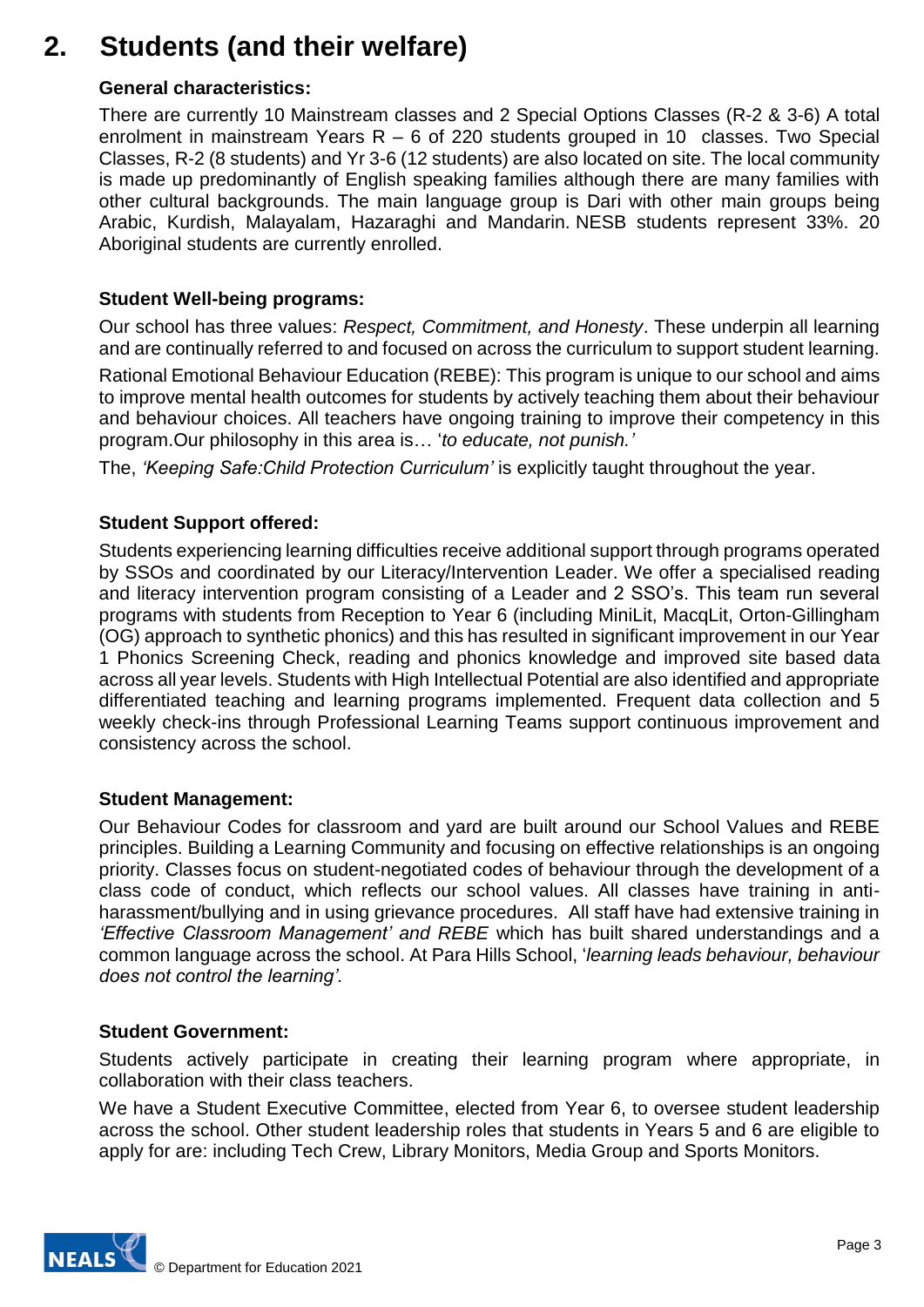# **Special programmes:**

Peer tutoring between the Primary, Junior Primary classes and Preschool operate as *'Buddy Class'*. Ongoing Parental support is developed to foster increased involvement across the school.

# **Additional Programs:**

- Music: Brass, Guitar, Keyboard & Vocal Tuition
- Strong SAPSASA participation
- Glee Club (dancing/acting)
- Breakfast Club
- We have an ongoing relationship with the Australian Business Community Network (ABCN) who through Optus and Stockland Retirees have provided mentors for the SPARK (reading) and 121 (Maths) Programs for groups of students to improve their skills. Participation in the ABCN national 'STEMpreneur' program has also complemented our work in STEM learnimg

# **3. Key School Policies**

At PHS we support students to become successful learners, problem solvers and thinkers through a focus on quality teaching and learning. Our current SIP goals are in Reading and Writing with strategic priorities of:

- 1. Increase the number of students achieving higher bands in Reading.
- 2. Increase the number of students achieving higher bands in Writing

Recent and ongoing key outcomes:

Significant improvements in students' Literacy & Numeracy outcomes.

Significant improvement in students' successful behaviour, both in the class and yard.

Improved Preschool-Reception and Year 6-7 transition processes for all students, particularly for students with additional needs.

# **4. Curriculum**

- Subject offerings: All 8 areas of curriculum are offered with L.O.T.E being Cultural Perspectives.
- All classrooms have been recently redesignedand refurbished to support the Explicit Direct Instructional approach to all teaching areas Classrooms are sensory friendly with minial distractions.

# **Additional Programmes/Approaches include:**

- Tailored support programmes for students with One Plans
- 2 Regional Special Classes (Junior Primary and Primary). These classes are seen as the hub of our school and provide ongoing learning for all of our community in the understanding of difference, disadvantage and diversity.
- Tailored support for students with additional needs
- Rational Emotive Behaviour Education (REBE)
- Orton-Gillingham (OG) explicit phonics program
- Explicit Direct Instruction our instructional approach in all classrooms

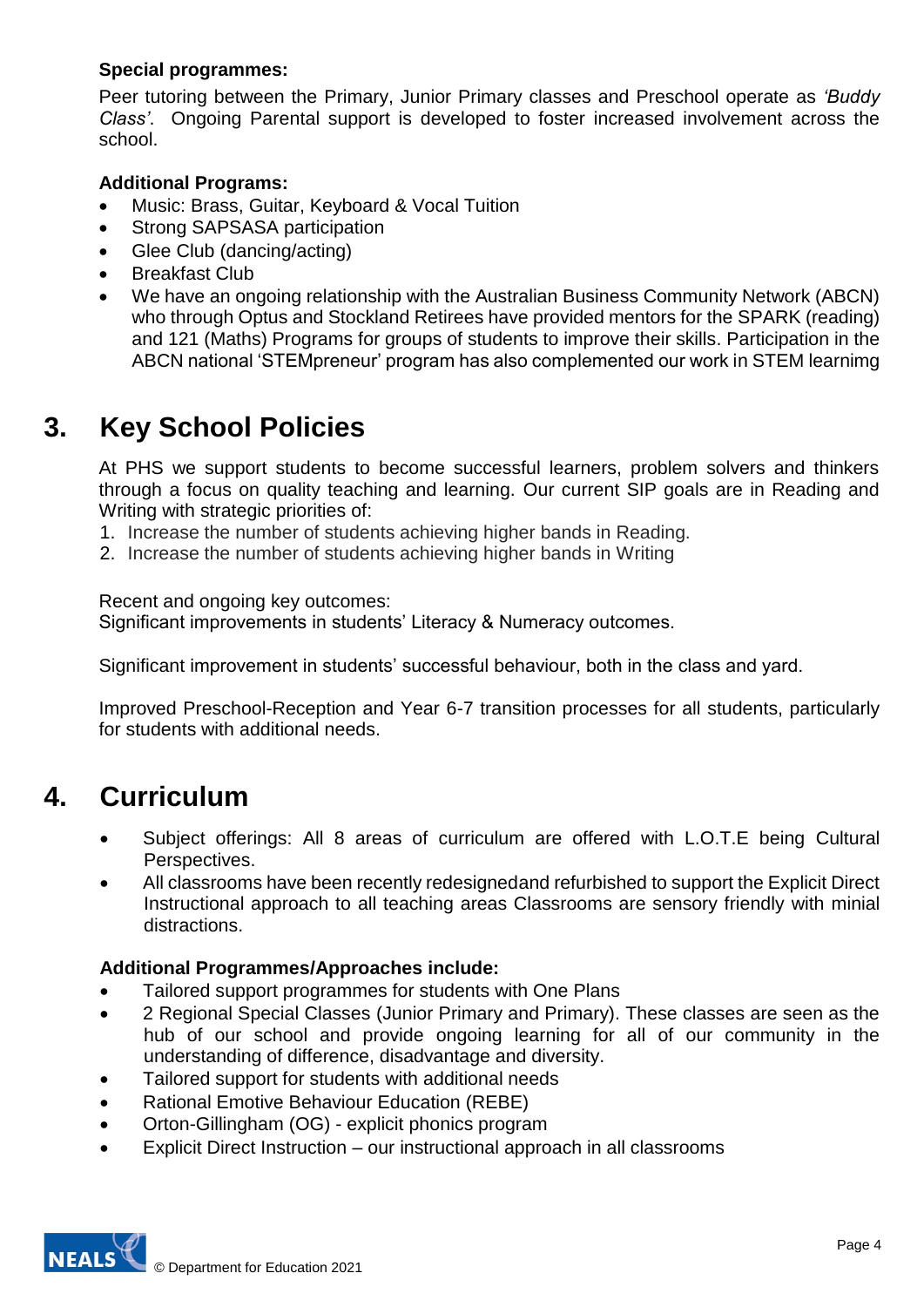- 'Spelling Mastery' in Years 3 to 6 which blends the phonemic, whole word and morphemic approaches to teaching spelling. This program compliments our OG approach in Junior Primary.
- Heggerty phonemic and phonological awareness

The school has excellent resources to support all curriculum areas. We have a Virtual Reality classroom kit, 2 classroom sets of laptops and 30 iPads. Each class has an additional 10 iPads. A well equipped and fully automated Resource Centre with 30 workstations supports student learning.

## **Other features include:**

- An inclusion program for our Special Class students to enable them to access mainstream classes weekly.
- Cooperative planning and teaching in year level teams through effectively structured Professional Learning Teams (PLTs)
- A team of lead teachers who work as Professional Learning Facilitators (PLFs), bridging the gap between leadership and teachers through additional training and release time to work with the Leadership Team on whole school improvement goals.
- Regular Instructional Rounds and classroom observations (by Leaders and peers) to align teaching practices.

### **Special needs:**

- Students who do not qualilfy for a One Plan may receive additional support from SSO's.
- Intensive 'Phonological Awareness', 'MacqLit MiniLit', 'Quicksmart' and 'Toosmart' Programs for students at risk in their learning.
- Our Aboriginal Education Team (Principal, AET and ACEO) meet weekly and liaise with staff and cooperatively support our Aboriginal students and families. Participation in cultural celebrations is a focus for our school. For example, 'Reconciliation Week' and 'Cultural Week'.

# **Teaching methodology:**

Staff are employing 21<sup>st</sup> Century teaching strategies in all aspects of the Australian curriculum, working towards:

- Students being actively engaged in negotiating their learning with teachers.
- Students confidently communicating how they are learning, why they are learning and how they know they have been successful.
- Students understanding the Learning Intention and Success Criteria during each lesson.
- Students using a range of information and communication technologies to enhance their learning.

# **Student Assessment Procedures and Reporting:**

- Staff have reviewed and improved the parent report format to reflect the Australian curriculum and the  $A - E$  grading.
- A parent information night is held in early in term 1 with teacher interviews late term 1. Other interviews are held on a needs basis across the year. Mid year and end of year written reports are provided to parents/caregivers. Communication between school and

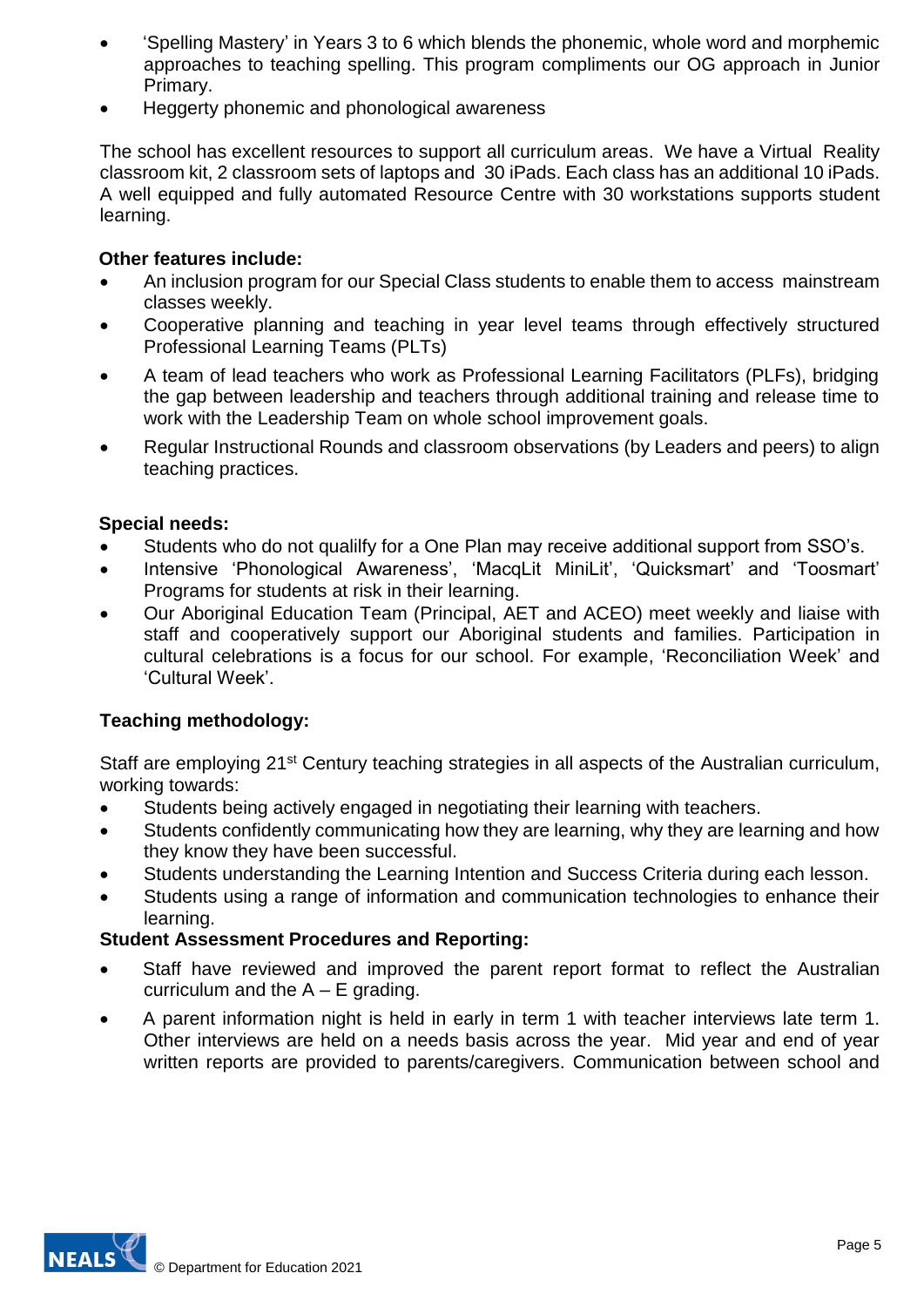home is strengthened through the use of ClassDojo, with over 95% of families actively connected.

# **5. Sporting Activities**

- **The school has a full time PE/Health teacher who takes all classes R-6 several times a** week for a skill based PE program.
- The school invests heavily in SAPSASA District Carnival participation including athletics, swimming, soccer, football, softball, rugby league and cross country for year 5/6 students.
- Regular coaching clinics are conducted at the school in a variety of sports by external organisations which complements the schools PE program and SAPSASA participation.

# **6. Other Co-Curricular Activities**

- Instrumental Music tuition for keyboard, vocals and guitar is offered on a weekly basis by Department for Education and private tutors.
- Annual Sports Day
- Assemblies are held fortnightly that are student organised and conducted.
- Lunchtime activities, including Glee Club, Gardening, LEGO Club are provided several days per week
- Book Week Parade
- Whole School Excursions
- End of Year Concert Performances

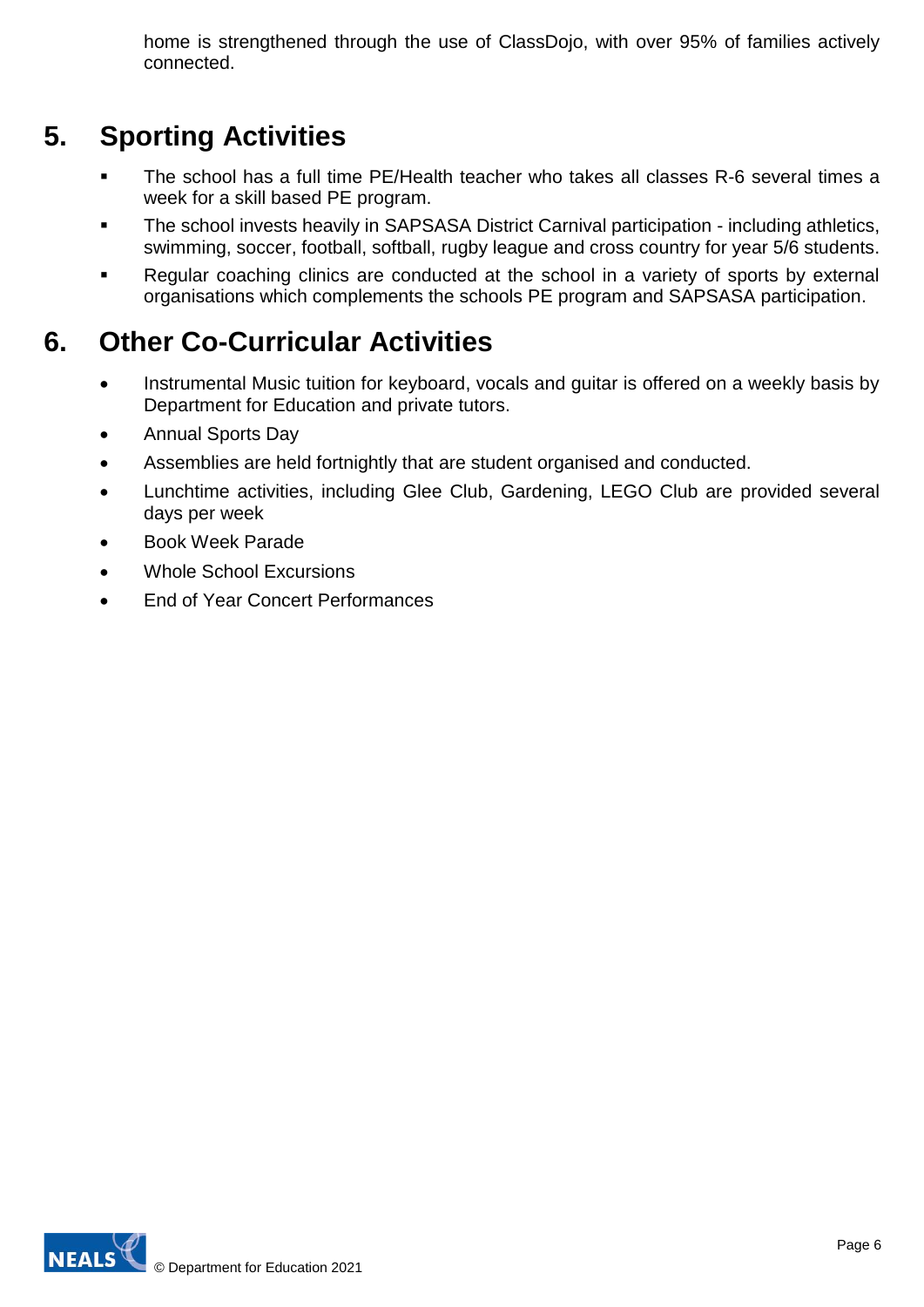# **7. Staff (and their welfare)**

# **Staff profile:**

A supportive collegial teaching approach exists with teaming a fundamental component. Professional Learning Teams are established in levels of schooling to work towards achieving the goals of the Site Improvement Plan. Teachers are released regularly to cooperatively plan and moderate students work to ensure consistency of practice and a seamless curriculum.

## **Leadership structure:**

Principal (1.0)

Assistant Principal (0.8 FTE)

Coordinator (Literacy and Intervention) (0.8 FTE)

Coordinator (Student Support) (0.8 FTE)

*All Leadershipmembers are qualified trainers in REBE and 'Effective Classroom Management' (ECM) and this forms part of the induction process for any new staff and is regulary revisited throughout the year.\*

### **Staff Support Systems**

Financial support for T&D as per our Site Improvement Plan.

Teams of staff are regularly released for specific T&D eg: STEM, 21<sup>st</sup> Century Pedagogy, Literacy and Numeracy,Understanding ASD, One Plan development

#### **Performance Development:**

A comprehensive Performance Development program is in place with all staff participating.

All staff are responsible for developing their own Performance Development Plan aligned to the school Site Improvement Plan and with a focus on areas of specific professional growth. Regular formal meetings with Leadership and comprehensive written feedback is given as a

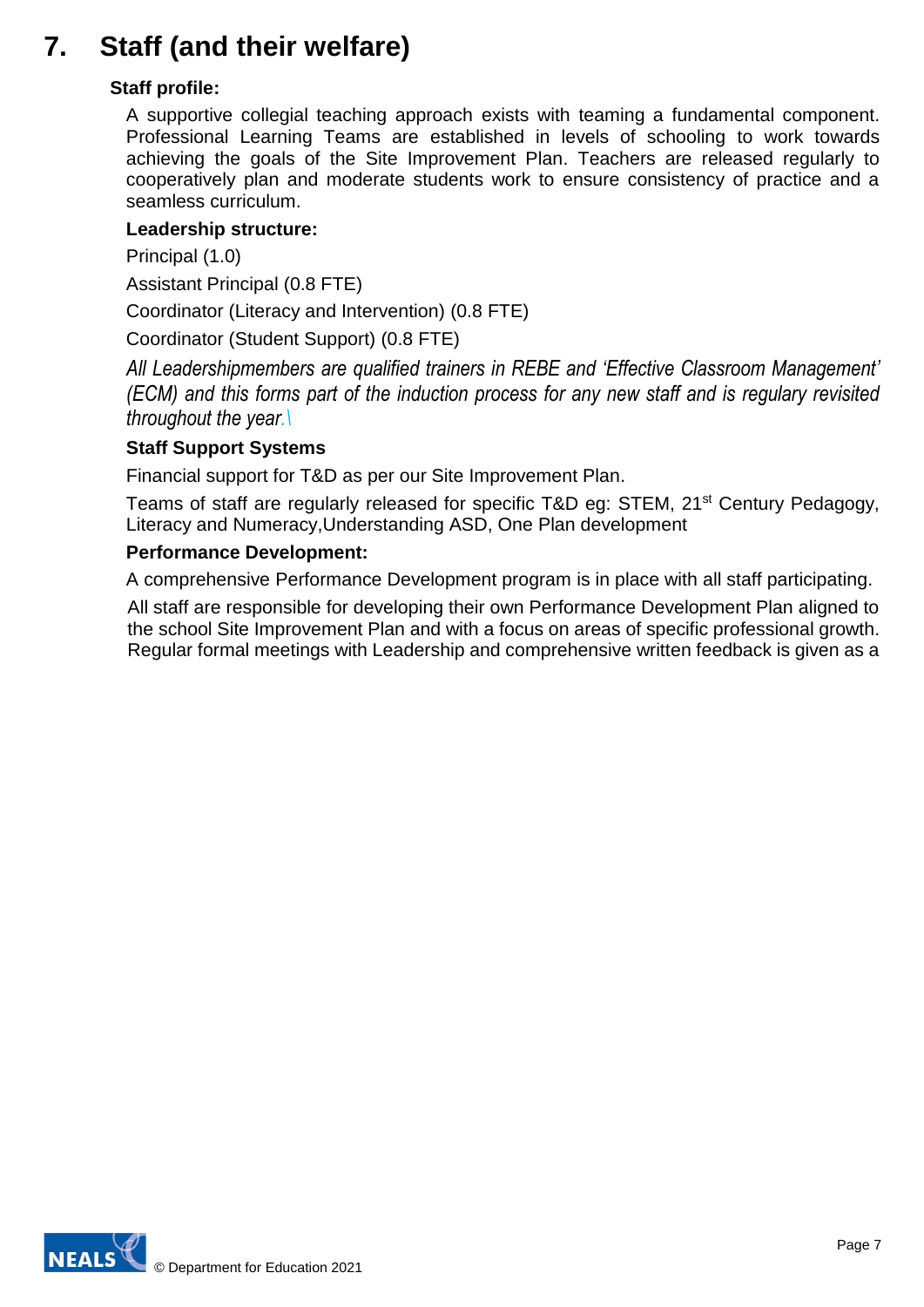result of these meetings. All staff are encouraged to access Leadership for regular informal feedback. Staff are encouraged to explore other roles and Leadership opportunities.

 Regular observations in classrooms with both written and informal feedback compliment other aspects of staff Performance and Development

Staff utilisation policies:

Staff are expected to develop cooperative practices with colleagues. Maximum SSO time is directed into student support where teachers focus on students with additional needs.

# **8. School Facilities**

# **Buildings and grounds:**

The school is on a sloping site of 3 levels. The main school building is a double storey building with classrooms, Resource Centre, Activity Room, STEM facility, bathrooms, OSHC and Administration area.

A fully equipped Hall/Gymnasium.

The site is suited for mobility difficulties with ramps connecting the 3 levels and a lift in the main building.

The grounds are attractive with large play areas including an adventure playground, oval, nature play areas, hard play areas and a large COLA (Covered Outdoor Learning Area).

A lunch order service is supplied by a local delicatessen for school lunch orders.

A school based Preschool with 'state of the art' facilities, interactive whiteboards, multiple indoor and outdoor spaces to accommodate a range of activities and a playgroup.

Extensive heating and cooling systems across the school: All areas have split system airconditioning, the Gym Hall has Evaporative Cooling and Gas Heating.

# **Student facilities:**

Extensive play and work areas with access to sports equipment for recess and lunchtime use. 2 sandpits. Full size gymnasium and Covered Outdoor Learning Area (COLA). Dedicated STEM facilities on the ground floor.

# **Staff facilities:**

Safe enclosed parking area, staffroom with access to a covered outdoor vergola. Dedicated work/preparation areas on all levels.

# **9. School Operations**

Decision making structures:

All members of the school community are given the opportunity to participate in the decision making process. Avenues for this that are open to all parents include:

- Governing Council nomination
- Governing Council sub-committees:
	- o Finance
	- o OSHC
	- o Fundraising
- Parent Voice through 'Class Dojo'

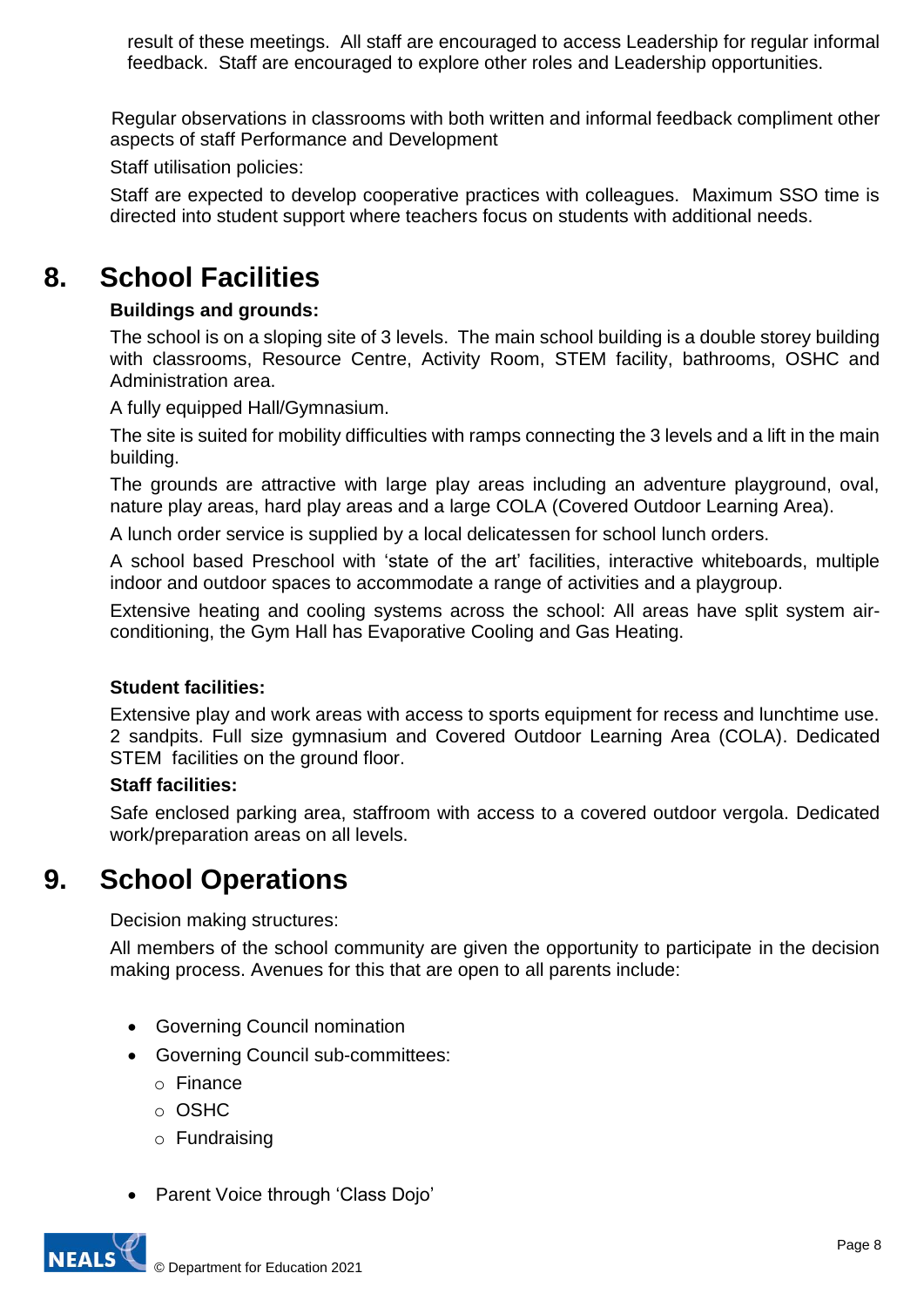Staff are represented on all committees.

Teaching staff meet weekly before school for administration issues and after school for PD sessions with meetings being chaired on a rotating basis. A consensus decision-making model operates within a clear timeframe.

All staff have designated areas of responsibility in curriculum and school administration.

## **Regular publications:**

- A Weekly Bulletin is published for staff and the school newsletter is published fortnightly on Class Dojo. Class newsletters are posted to families (Class Dojo) at the beginning of each term.
- A comprehensive enrolment pack is provided to all new parents on enrolment.

### **Other communication:**

Home visits, regular phone communication and ongoing communication via ClassDojo are features of our commitment to keeping open communication lines with our school community.

### **School financial position:**

The school is in a sound financial position with resourcing targeted at the school's Site Improvement Plan priorities and succession planning of technology equipment and ongoing classroom upgrades.

#### **Special funding:**

APAS Funding available for Aboriginal and Torres Strait Islander students on an annual basis. Students with Disabilites receive additional funding, dependent on needs and Service Provider verifications. The school uses the annual IESP grant to support students who are not verified for specialised support.

# **10. Local Community**

General characteristics:

Families come from a variety of cultural and socio-economic backgrounds.

The school borders a reserve, which separates it from the local shopping centre, large supermarket and community hub, all a short walking distance away.

We are actively involved with the local Neighbourhood Watch Association who meets with our Student Executive during the year.

The local community is well serviced by public transport along two of its three perimeter roads as well as a service along the major arterial, Bridge Road.

Parent and community involvement:

Parent involvement is on the increase. A strong and dedicated Governing Council includes parents of Preschool – Year 6 students . Regular feedback is sought from our community through, morning teas, written surveys, attendance at assemblies and sporting events.